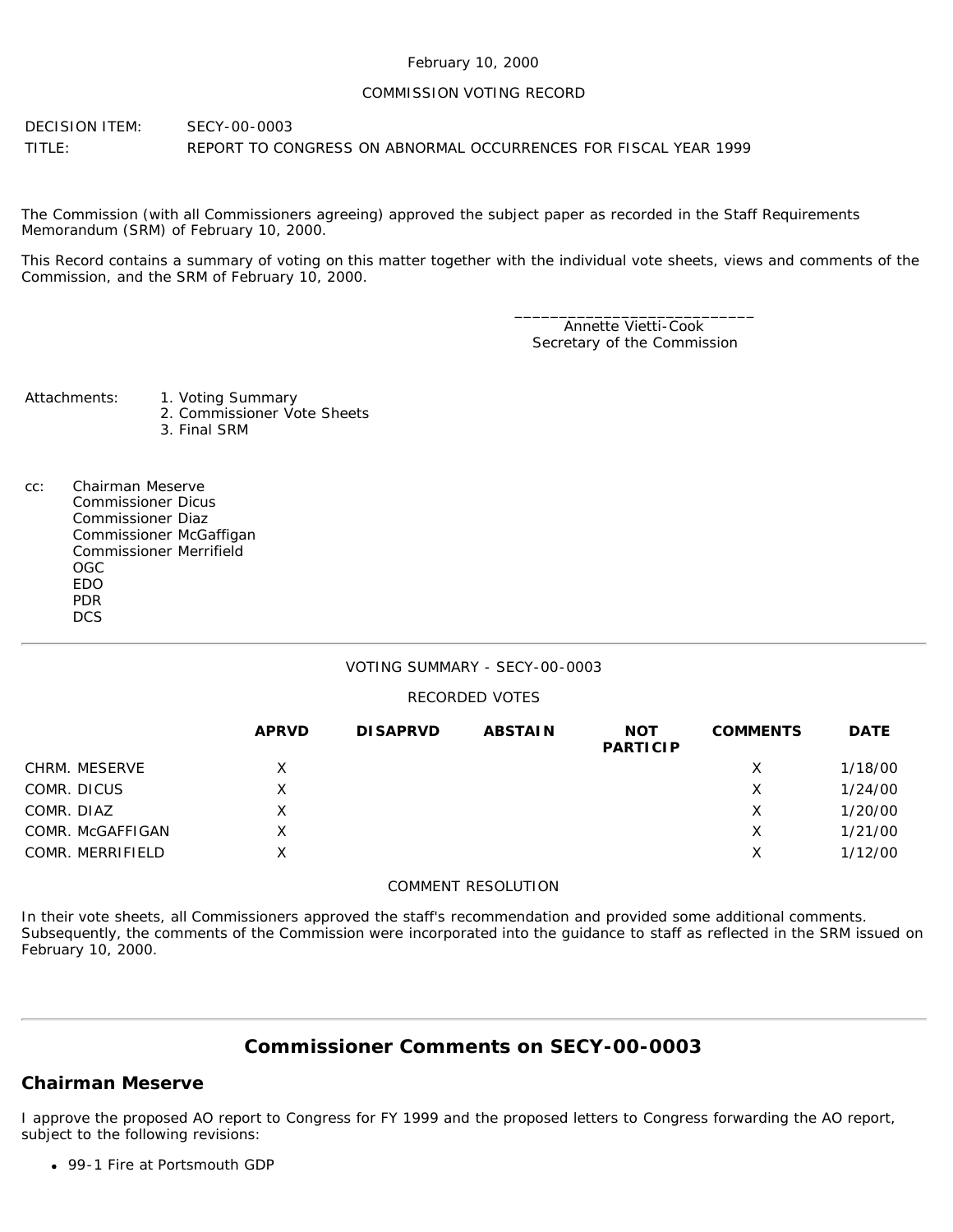The staff should be more specific as to the consequences of the event. The report indicates that the radiological and chemical consequences on plant staff were "minor," but is unclear as to whether there were measurable consequences.

99-3 and AS 99-1 - Medical Events Involving Administration of I-131 to Pregnant Patient

In both of these events, the staff should clarify in the section entitled "Cause or Causes" that the licensees' assumption that the patients were not pregnant was based on verbal statements made by the patient to the licensee staff.

### **Appendix C**

• Fire at FitzPatrick

The second paragraph, which discusses the location of the fire, should include a discussion of the distance and location of the hydrogen storage system from safety-related equipment and major plant structures at FitzPatrick. Without such a discussion, the linkage between the FitzPatrick fire and the staff's conclusion in Paragraph 6 that public health and safety was not threatened, is not clear.

Indian Point Unit 2 Scram

Portions of paragraphs 2, 4 and 5 are overly technical for a report to Congress. The text should be revised to make the event more understandable to the general public.

Example 1 for NRC and Agreement State Licensees - Lost Radiography Camera

The staff should discuss any subsequent actions, if any, taken by the state of Florida and add a statement regarding the safety implications associated with not recovering the camera.

### **Editorial Changes**

- Page vii Last paragraph: 1<sup>st</sup> sentence replace "... events for Appendix C to this report." with "...Other Events of Interest.". Delete the last sentence and revise the 3<sup>rd</sup> sentence to read "... on events **that are not reportable as AOs but are reportable as "Other Events of Interest"** based on ..."
- Page viii 2<sup>nd</sup> paragraph Revise the last sentence to read "The NRC is seeking to make the regulatory system riskinformed ..."
- Page 8 Last paragraph, replace "... such as..." with "...including ..."
- Page 27 Insert "portable" before gauges in item (2) of last paragraph.

### **Commissioner Dicus**

The report appears adequate from the standpoint that the documented Abnormal Occurrences (AOs) meet the Abnormal Occurrence Criteria and Guidelines for Other Events of Interest. However, in fuel-cycle facility AO 99-1, more clarifying information would be helpful when identifying information in the Nature and Probable Consequences and Actions Taken to Prevent Recurrence sections of the report. The following comments address these concerns and should be used for future process improvement purposes and not delay issuance of the subject report.

- *I.*; **99-1** Fire Breeches Containment and Requires Shutdown of a Portion of the Cascade at the Portsmouth Gaseous Diffusion Plant in Piketon, Ohio
- *1.* In the Nature and Probable Consequences section, first paragraph, fourth sentence, **"**Subsequent heat and pressure increases within the side purge cascade resulted in (1)..., (2) **the automatic shutdown of the side purge cascade**, (3)..., (4)..., and (5).*"* In the Actions Taken to Prevent Recurrence section, under Certificate Holder, last sentence, *"*The long-term corrective actions included the following:*"*, *"***adding an alarm and automatic shutdowns on the side purge cascade compressors for compressor high-process gas temperature***".* It appears that the automatic shutdown for the side purge cascade operated as designed and intended, therefore, I'm not sure why additional automatic shutdowns located on the compressors are necessary. Additionally, If the proposed automatic shutdowns are critical safety features, why are they considered a long-term corrective action item and what equivalent compensatory measures are being utilized until these controls are implemented.

**NOTE** - Additional information further describing the existing versus proposed safety features would help clarify why the suggested corrective action improves safety.

*2.* In the Actions Taken to Prevent Recurrence section, under Certificate Holder, (4) **development of a revised nuclear**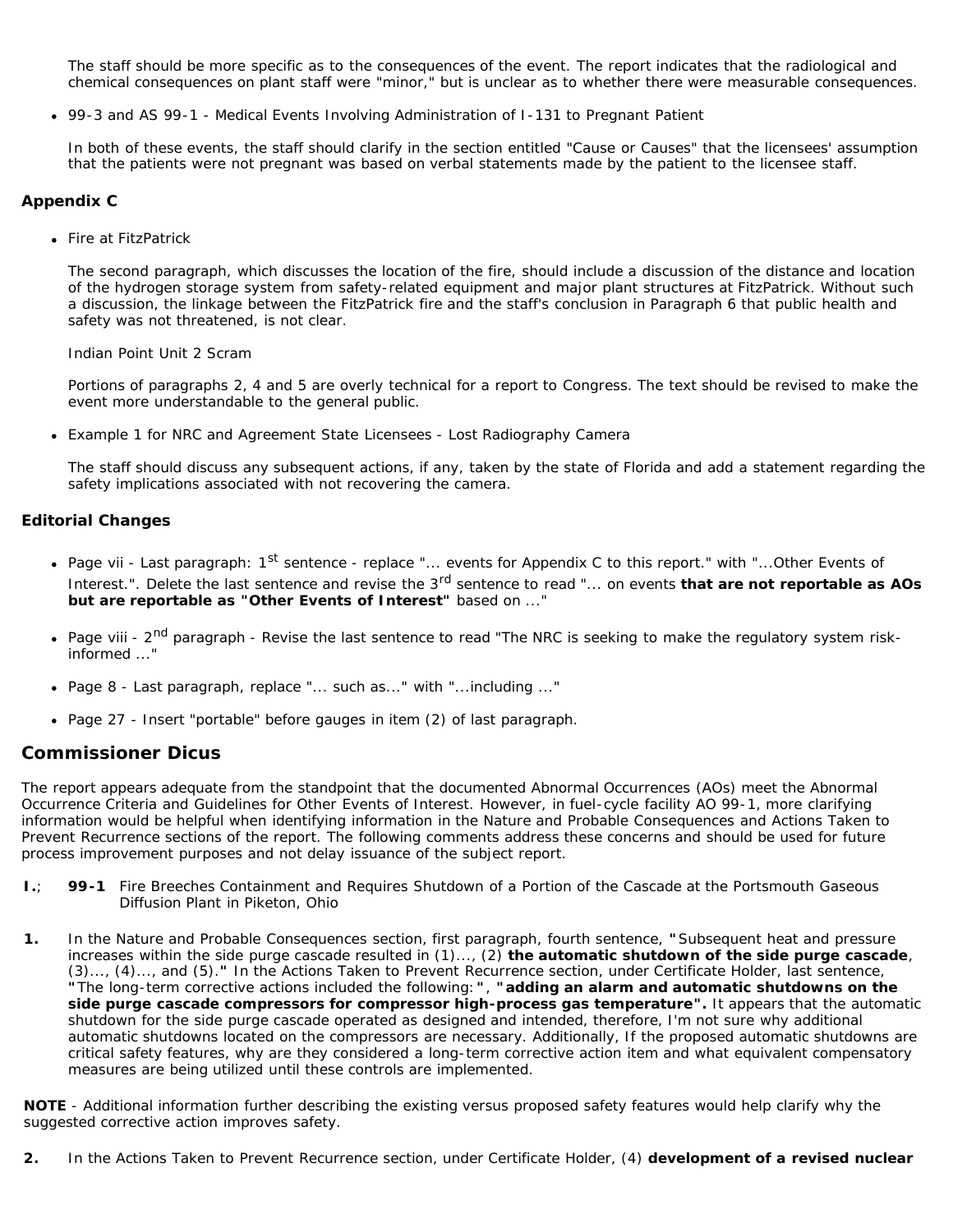**criticality safety basis for Cell 25-7-2**. The AO did not at anytime reference criticality concerns as a result of this event, so I'm not sure why development of a revised nuclear criticality safety basis for Cell 25-7-2 is necessary. **This corrective action will draw people's attention**.

**NOTE** - Data and/or information supporting why a revised nuclear criticality safety basis is needed for Cell 25-7-2 would be very helpful. No where in the report was criticality mentioned or referenced as an issue.

*3.* In the Actions Taken to Prevent Recurrence section, under NRC. As a result of the December 9, 1998 Augmented Inspection and the March 9, 1999 follow-up inspection, the paragraph describes no problems with the adequacy of the Certificate Holders corrective actions. It then makes reference to procedural and reporting violations and goes on to identify that a \$55,000 fine was assessed for failure to identify and declare an Alert. As identified in the Nature and Probable Consequences section, second paragraph, *"***The radiological and chemical consequences of the event on plant staff were minor and well within NRC requirements. The general public experienced no measurable radiological or chemical consequences from this event.***"* The fine itself may not draw questions, however, I'm not certain as to why such a large fine was assessed. Additionally, it appears as if the classification of this incident may more appropriately be identified as an **Unusual Event** instead of an **Alert**, according to the definitions provided in NRC Response Technical Manual-96.

**NOTE** - Additional information as to the categorization (Alert) of this event and why a \$55,000 fine was assessed would be helpful, especially, when plant staff experienced minor radiological and chemical consequences (within NRC requirements) and the general public experienced no measurable radiological or chemical consequences from the event.

## **Commissioner Diaz**

I approve the report to Congress on abnormal occurrences for FY 1999 with the following modifications:

- 1. The nuclear power plant events included in Appendix C of the report should include the following as the first sentence of the description of each event: "This event did not meet the abnormal occurrence reporting criteria since it did not involve a major reduction in the degree of protection of public health or safety."
- 2. The NRC and Agreement State Materials Licensees section of Appendix C should be modified as follows:
	- Since the intent is to report events involving material entering the public domain, the first two paragraphs should be replaced with: "During FY 1999, NRC and Agreement States have received 188 reports of events that resulted in licensed materials entering the public domain in an uncontrolled manner: 74 events reported by NRC licensees and 114 events reported to Agreement States licensees. In some cases, the material caused radioactive contamination or radiation exposures."
	- The third sentence of the third paragraph should be replaced with: "Of these events, portable moisture density gauges were the most commonly reported events involving lost or stolen licensed devices."
	- To accurately reflect NRC's actions, the last sentence of the fourth paragraph should be replaced with: "The NRC and Agreement States have issued generic communications to inform licensees about these events and their consequences in order to prevent future incidents, in some cases have taken enforcement actions, and are in the process of making regulatory changes intended to increase licensees' accountability of material."

## **Commissioner Merrifield**

I approve the report to Congress on abnormal occurrences for fiscal year 1999 with modifications as described in the following paragraphs. I have no objection to the actual number of events listed. However, the description of some of the events should be modified to better serve the audience for which the report is written. Otherwise, we may leave the wrong impression or touch a particularly sensitive point with the reader. Specific modifications are needed in the following events discussed in the report.

There are three events involving an unintended exposure to a fetus. All three events discuss possible medical effects on the fetus. However, only one event states that the pregnancy was terminated. The other two events are silent on what happened next. I understand from the staff that for the event in West Virginia, the staff can state that at the time of the investigation the patient had decided to continue the pregnancy. For the Wichita, Kansas case, the staff can state that the pregnancy went to full term. These facts should be added to the report. By this comment, I am not implying that the staff should now contact the licensee for additional follow-up information. We should simply state what we now know about the case. Also, in all three cases, the report essentially concludes that no NRC procedures were violated but all three hospitals are considering requiring a pregnancy test be performed within 24 hours before receiving specific radiopharmaceuticals. Taken as written, it would not be unreasonable for a reader to conclude that a pregnancy test should be mandatory, which was specifically not our intent in the recent votes on [10 CFR Part 35](http://www.nrc.gov/reading-rm/doc-collections/cfr/part035/index.html). I believe that we should be more specific in the report and say that because the licensee made a reasonable effort to obtain verbal or written confirmation from the patient that she was not pregnant before beginning the testing, no NRC (or Agreement State) requirements were violated. As far as requiring a pregnancy test to be performed within 24 hours before administering the therapy, the report should clearly indicate that is a voluntary decision on the part of the licensee.